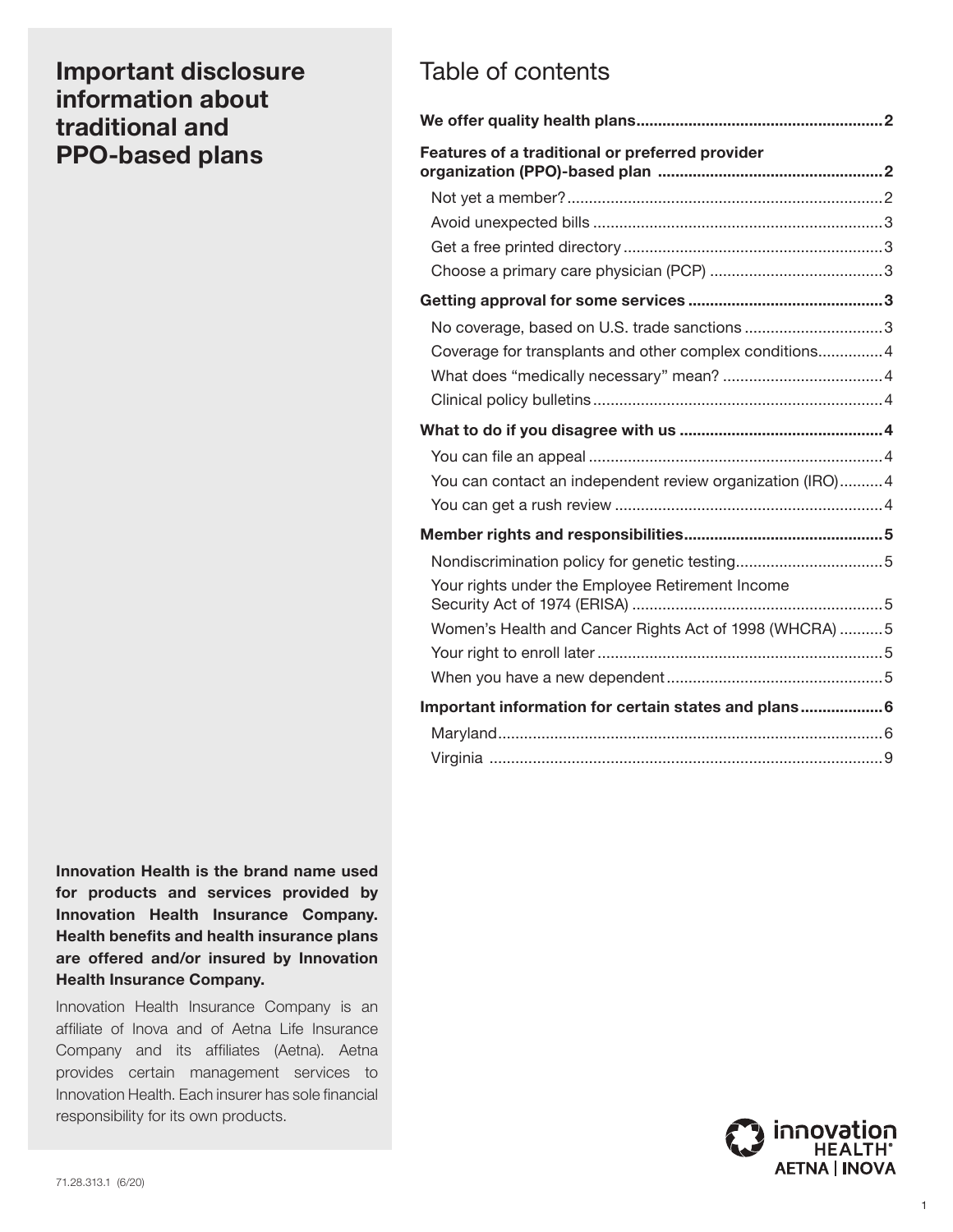<span id="page-1-0"></span>Here is important disclosure information about our plans. It's followed by required content that varies by state.

# We offer quality health plans

By following health plan accreditation standards of the National Committee for Quality Assurance (NCQA), we offer you quality health plans. Visit **[Aetna.com/individuals](http://www.aetna.com/individuals-families-health-insurance/document-library/documents/2019Disclosures/NCQA-MED-Disclosures-FI-SI.pdf)[families-health-insurance/document-library/](http://www.aetna.com/individuals-families-health-insurance/document-library/documents/2019Disclosures/NCQA-MED-Disclosures-FI-SI.pdf) [documents/2019Disclosures/NCQA-MED-Disclosures-](http://www.aetna.com/individuals-families-health-insurance/document-library/documents/2019Disclosures/NCQA-MED-Disclosures-FI-SI.pdf)[FI-SI.pdf](http://www.aetna.com/individuals-families-health-insurance/document-library/documents/2019Disclosures/NCQA-MED-Disclosures-FI-SI.pdf)** to learn more about how we meet the NCQA accreditation and standards. You can also call us at the number on your member ID card to ask for a printed copy. This document details how to:

#### **Understand your health plan**

- •Benefits and services included in, and excluded from, your coverage
- •Prescription drug benefit
- •Mental health and addiction benefits
- •Care after office hours, urgent care, and emergency care

#### **Get plan information online and by phone**

- How you can reach us
- Help for those who speak another language and for the hearing impaired
- Get information about how to file a claim
- Search our network for doctors, hospitals and other health care providers
- •Accountable care organizations (ACOs)
- •Our quality management programs, including goals and outcomes

#### **Know the costs and rules for using your plan**

- What you pay
- Your costs when you go outside the network
- •Precertification: getting approvals for services
- •We study the latest medical technology
- How we make coverage decisions
- Complaints, appeals and external reviews

#### **Understand your rights and responsibilities**

- •Member rights and responsibilities
- Notice of Privacy Practices

# Features of a traditional or preferred provider organization (PPO)-based plan

If you're a member, not all of the information in this document applies to your specific traditional or PPO-based plan. Most information applies to all plans, but some does not. For example, not all plans have prescription drug or behavioral health benefits. There's also information that may only apply to a handful of states and plans. To be sure about which plan features apply to you, check your Summary of Benefits and Coverage plan documents. Can't find them? Ask your benefits administrator or call Member Services to have a copy of your plan documents mailed to you.

#### **How some plans pay**

Providers set the rates to charge you. It may be higher (sometimes, much higher) than what your Aetna® plan allows. For some plans, your doctor may bill you for the dollar amount that the plan doesn't allow and no dollar amount above the allowed charge will count toward your deductible or out-of-pocket limits. This means you're fully responsible for paying everything above the amount the plan allows for a service or procedure. However, emergency care is always covered by your plan, and you don't have to get prior approval.

Plans pay for your health care depending on the plan that you, or your employer, chooses. Some plans pay for services by looking at what Medicare would pay and adjusting that amount up or down. Plans range from paying 90% of Medicare (that is 10% less than Medicare would pay) up to 300% of Medicare (the Medicare rate multiplied by three). Some plans pay for services based on what is called the "usual and customary" charge. These plans use information from FAIR Health, Inc., a not-for-profit company that reports how much providers charge for services in any ZIP code. You can call Member Services at the number on your member ID card to find out the method your plan uses to pay providers.

#### **Not yet a member?**

For help understanding how a certain medical plan works, review the plan's Summary of Benefits and Coverage document.

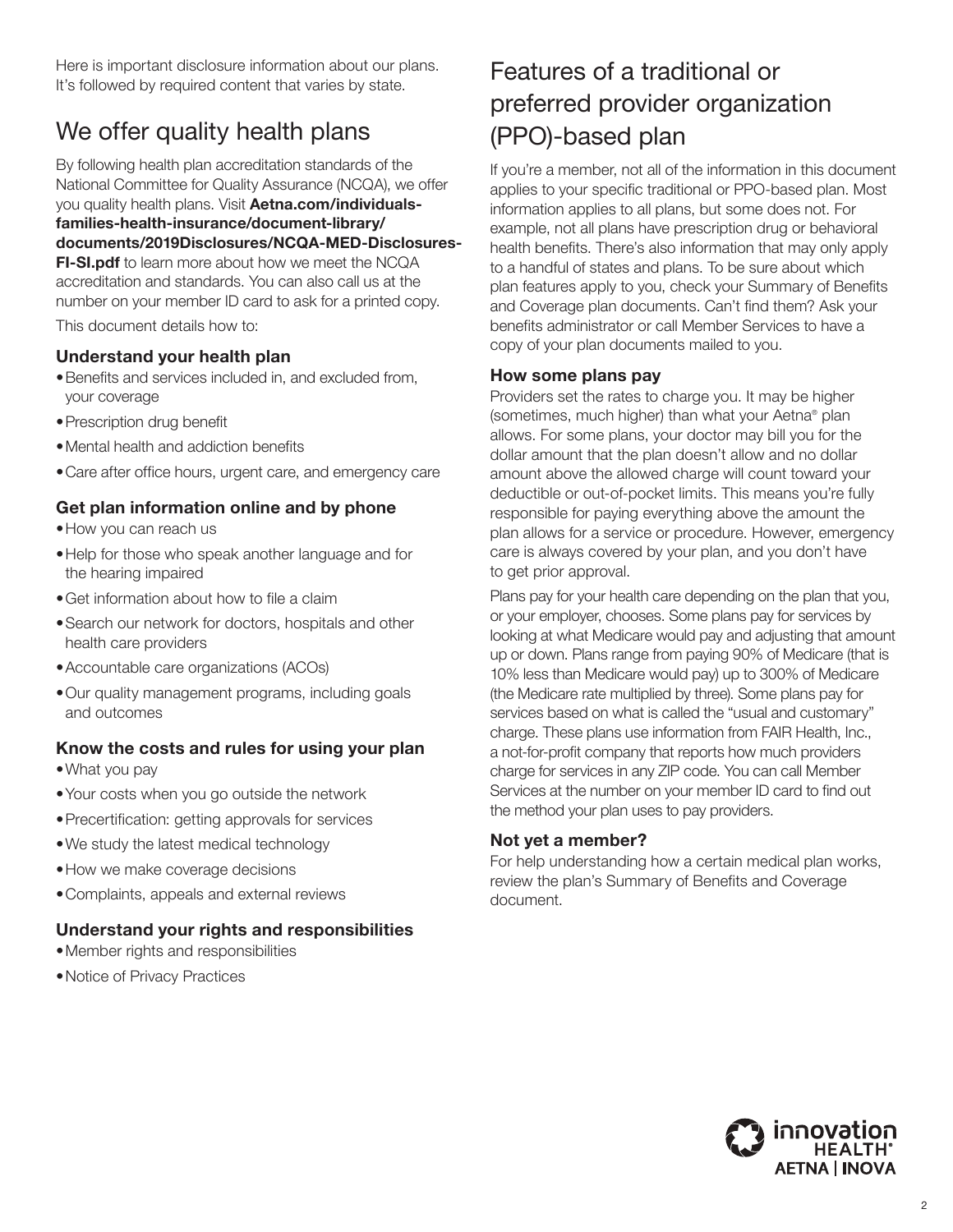## <span id="page-2-0"></span>**Avoid unexpected bills**

To avoid a surprise bill, make sure you check your plan documents to see what's covered before you get health care. Also, make sure you get care from a provider who is part of your plan's network. This just makes sense because:

- We have negotiated lower rates for you
- Network doctors and hospitals won't bill you above our negotiated rates for covered services
- •You have access to quality care from our national network

To find a network provider, sign in to **[InnovationHealth.com](http://InnovationHealth.com)** and select "Find a Doctor" from the top menu bar to start your search. To learn more about how we pay out-of-network benefits when a plan allows them, visit **[InnovationHealth.com](http://InnovationHealth.com)** and type "how we pay" into the search box.

#### **Get a free printed directory**

To get a free printed list of doctors and hospitals, call the toll-free number on your member ID card. If you're not yet a member, call **1-888-982-3862 (TTY: 711)**.

#### **Choose a primary care physician (PCP)**

Most traditional or PPO-based plans don't require you to select a PCP. However, some employers may require you to do so. We strongly encourage you to choose one because your PCP can help coordinate your care and order tests and screenings. If it's an emergency, you don't have to call your PCP first. You may change your PCP at any time.

Women who are members may choose an Ob/Gyn as their PCP. Ob/Gyns acting as your PCP will provide the same services and follow the same guidelines as any other PCP. You may also be able to choose a pediatrician for your child(ren)'s PCP. See your plan documents for details.

# Getting approval for some services

Usually, we will pay for care only if we have given an approval before you get it. Your plan documents list all the services that require you to get prior approval.

First, we check to see that you're still a member. And we make sure the service is medically necessary for your condition. We also make sure the service and place requested to perform the service are cost effective. Our decisions are based solely on the existence of coverage and the appropriateness of care and service, using nationally recognized guidelines. We may suggest a different treatment or place of service that is just as effective but costs less. We also look to see if you qualify for one of our care management programs. If so, one of our nurses may contact you. Precertification doesn't verify whether you have reached any plan dollar limits or visit maximums for the service requested. So, even if you get approval, the service may not be covered.

#### **No coverage, based on U.S. trade sanctions**

If U.S. trade sanctions consider you a "blocked person," the plan can't provide benefits or coverage to you. If you travel to a country sanctioned by the United States, the plan, in most cases, can't provide benefits or coverage to you. Also, if your health care provider is a blocked person or is in a sanctioned country, we can't pay for services from that provider. For example, if you receive care while traveling in another country and the health care provider is a blocked person or is in a sanctioned country, the plan can't pay for those services. For more information, visit **[Treasury.gov/](https://www.treasury.gov/resource-center/sanctions/pages/default.aspx) [resource-center/sanctions/pages/default.aspx](https://www.treasury.gov/resource-center/sanctions/pages/default.aspx)** to read about U.S. trade sanctions.

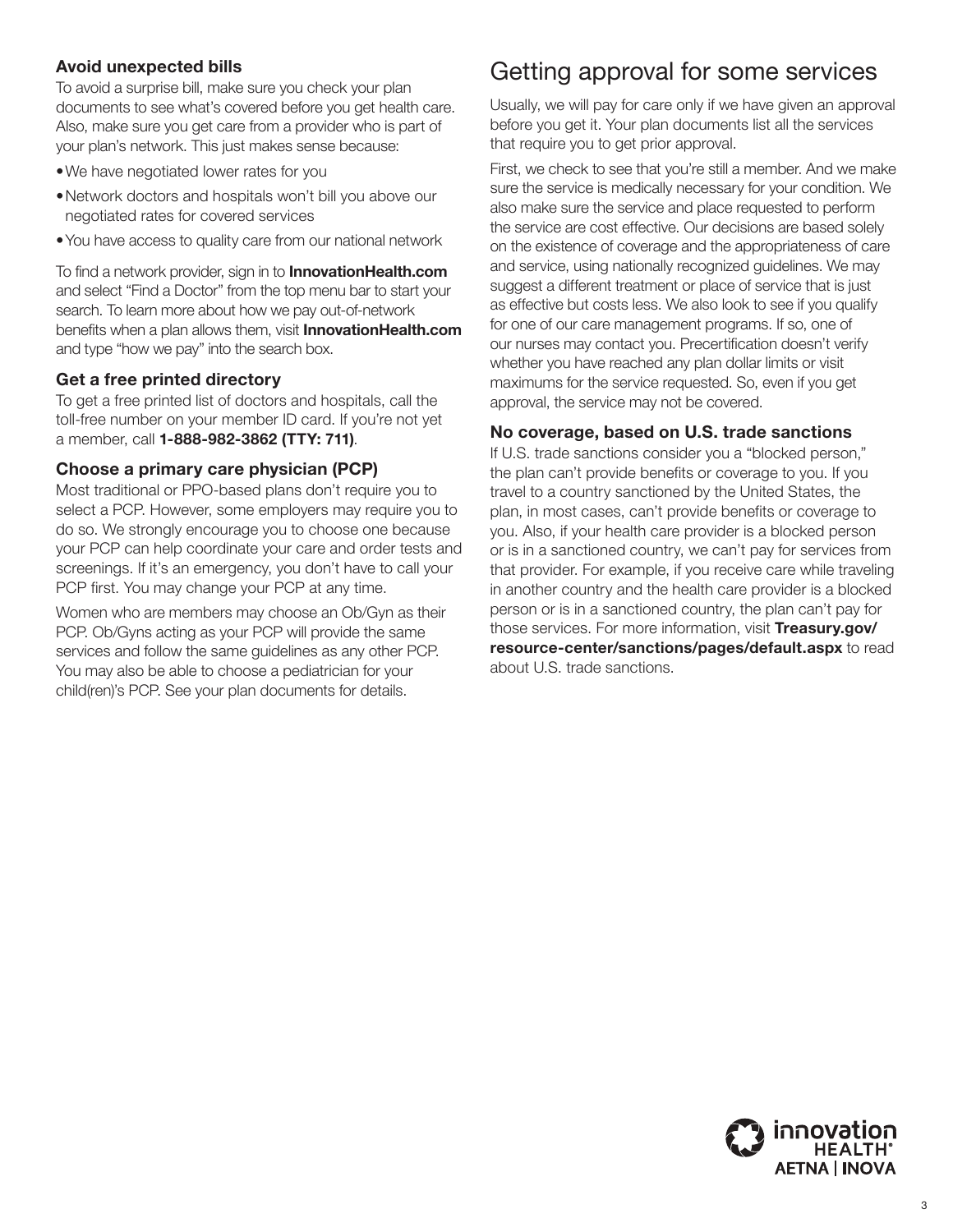### <span id="page-3-0"></span>**Coverage for transplants and other complex conditions**

Our National Medical Excellence Program® (NME) is for members who need a transplant or have a condition that can only be treated at a certain hospital. You may need to visit an Aetna Institutes of Excellence™ hospital to get coverage for the treatment. Some plans won't cover the service if you don't. We choose hospitals for the NME program based on their expertise and experience with these services. We also follow any state rules when choosing these hospitals.

## **What does "medically necessary" mean?**

It means your doctor ordered a product or service for an important medical reason. It might be to help prevent a disease or condition, or to check to see if you have one. It might also be to treat an injury or illness. The product or service must be ordered by your doctor and:

- Must meet a normal standard for doctors
- Must be the right type, in the right amount, for the right length of time and for the right body part
- Must be known to help the symptom
- Can't be just for the member's or the doctor's convenience
- Can't cost more than another service or product that is just as effective

Only medical professionals can decide if a treatment or service isn't medically necessary. We don't reward Aetna employees for denying coverage. If we deny coverage, we'll send you and your doctor a letter. It will explain why we denied the treatment and how you can appeal the denial.

## **Clinical policy bulletins**

We write a report about a product or service when we decide if it's medically necessary. We call the report a clinical policy bulletin (CPB). CPBs guide us in deciding whether to approve a coverage request. Your plan may not cover everything our CPBs say is medically necessary. Each plan is different, so check your plan documents. CPBs are not meant to advise you or your doctor on your care. Only your doctor can give you advice and treatment. Talk to your doctor about any CPB related to your coverage or condition.

You and your doctor can visit **[Aetna.com/health-care](http://www.Aetna.com/health-care-professionals/clinical-policy-bulletins.html)[professionals/clinical-policy-bulletins.html](http://www.Aetna.com/health-care-professionals/clinical-policy-bulletins.html)** to read CPBs. No internet? Call the number on your Aetna member ID card and ask for a copy of a CPB for any product or service.

# What to do if you disagree with us

If you disagree with something we've done, you can talk to us on the phone. Or you can mail us a written complaint. The phone number is on your Aetna member ID card. You can also email us at **[InnovationHealth.com](http://InnovationHealth.com)**.

Still not satisfied?

## **You can file an appeal**

Did we deny your claim? Directions on how to appeal our decision are in:

- The letter we sent you
- The Explanation of Benefits statement that says your claim was denied

The letter we sent you tells you:

- What we need from you
- How soon we will respond

If a denial is based on a medical judgment, you may be able to get an external review if you're not satisfied with your appeal. Some states have their own external review process, and you may need to pay a small filing fee to your state. In other states, external review is available but follows federal rules.

For help or to learn more:

- Visit your state's government website at **[USA.gov/state-tribal-governments](http://www.USA.gov/state-tribal-governments)**
- Call the phone number on your member ID card

### **You can contact an independent review organization (IRO)**

An IRO will assign your case to one of its experts. The expert will be a doctor or other professional who specializes in the area referred to in your case or in your type of appeal. You should have a decision within 45 calendar days of the request. The IRO's decision is final and binding; we will follow its decision and you won't have to pay anything, unless there was a filing fee.

#### **You can get a rush review**

If your doctor thinks you cannot wait 45 days, ask for an expedited review. That means we will make our decision as soon as possible.

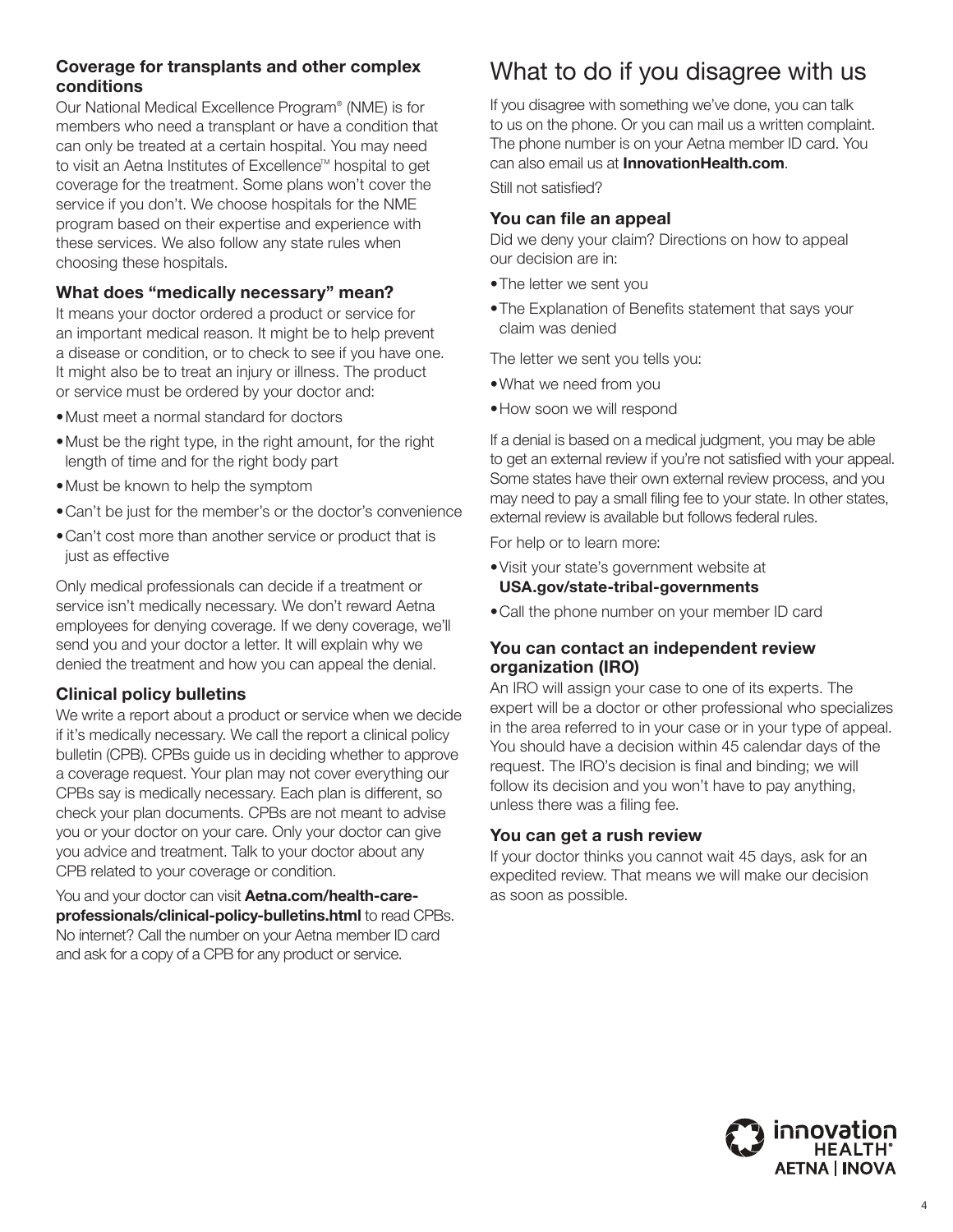# <span id="page-4-0"></span>Member rights and responsibilities

We don't consider race, disability, religion, sex, sexual orientation, health, ethnicity, creed, age or national origin when giving you access to care. Federal law requires network providers to do the same.

# **Nondiscrimination policy for genetic testing**

We don't use the results of genetic testing to discriminate, in any way, against applicants or enrollees. Also, you choose if you want to tell us your race or ethnicity and preferred language. We'll keep that information private. We use it to help us improve your access to health care and to serve you better.

## **Your rights under the Employee Retirement Income Security Act of 1974 (ERISA)**

If you're a participant in an employer-funded group health plan, you're entitled to certain rights and protections under ERISA. Some of those rights are listed below. Your rights are outlined in more detail in your plan documents. Below are some of your rights.

- Receive, free of charge, information about your plan and benefits.
- •Upon written request to your plan administrator, examine copies of documents governing the operation of the plan, contracts, collective bargaining agreements, annual reports and more. The administrator may charge you a reasonable copy fee.
- •Receive a copy of procedures used to determine a qualified domestic relation or medical child support order.
- •Continue group health coverage for you, your spouse or dependents if there is a loss of coverage as the result of a qualifying event.
- •Know why a claim was denied.
- Exercise your rights and take steps to enforce your rights, without discrimination or retribution.
- Get answers to your questions about the plan. Contact your plan administrator with questions about your plan. If they don't provide the information you asked for, you can get help from the nearest office of the Employee Benefits Security Administration, which is part of the U.S. Department of Labor. Look them up online or in your local telephone directory.

# **Women's Health and Cancer Rights Act of 1998 (WHCRA)**

If you have had or are going to have a mastectomy, you may be entitled to certain benefits under WHCRA. For individuals receiving mastectomy-related benefits, coverage will be provided in a manner determined in consultation with the attending physician and the patient, for:

- •All stages of reconstruction of the breast on which the mastectomy was performed
- Surgery and reconstruction of the other breast to produce a symmetrical appearance
- •Prostheses
- •Treatment of physical complications of the mastectomy, including lymphedema

Benefits will be provided to a person who has already undergone a mastectomy as a result of breast cancer while covered under a different health plan. Coverage is provided according to your plan design and is subject to plan limitations, copays, deductibles, coinsurance and referral requirements, if any, as outlined in your plan documents.

For more information:

- Call the number on your member ID card
- Visit the U.S. Department of Labor at **[DOL.gov/sites/](https://www.dol.gov/sites/dolgov/files/ebsa/about-ebsa/our-activities/resource-center/publications/your-rights-after-a-mastectomy.pdf) [dolgov/files/ebsa/about-ebsa/our-activities/](https://www.dol.gov/sites/dolgov/files/ebsa/about-ebsa/our-activities/resource-center/publications/your-rights-after-a-mastectomy.pdf) [resource-center/publications/your-rights-after-a](https://www.dol.gov/sites/dolgov/files/ebsa/about-ebsa/our-activities/resource-center/publications/your-rights-after-a-mastectomy.pdf)[mastectomy.pdf](https://www.dol.gov/sites/dolgov/files/ebsa/about-ebsa/our-activities/resource-center/publications/your-rights-after-a-mastectomy.pdf)**

## **Your right to enroll later**

You might choose not to enroll now because you already have health insurance. You may be able to enroll later if you lose that other coverage or if your employer stops contributing to the cost. This includes enrolling your spouse or children and other dependents. If that happens, you must apply within 31 days after your coverage ends (or after the employer stops contributing to the other coverage).

## **When you have a new dependent**

Getting married? Having a baby? If you chose not to enroll during the normal open enrollment period, you may enroll within 31 days after a life event. Examples of life events are marriage, divorce, birth, adoption, and placement for adoption. Talk to your benefits administrator for more information or to request special enrollment.

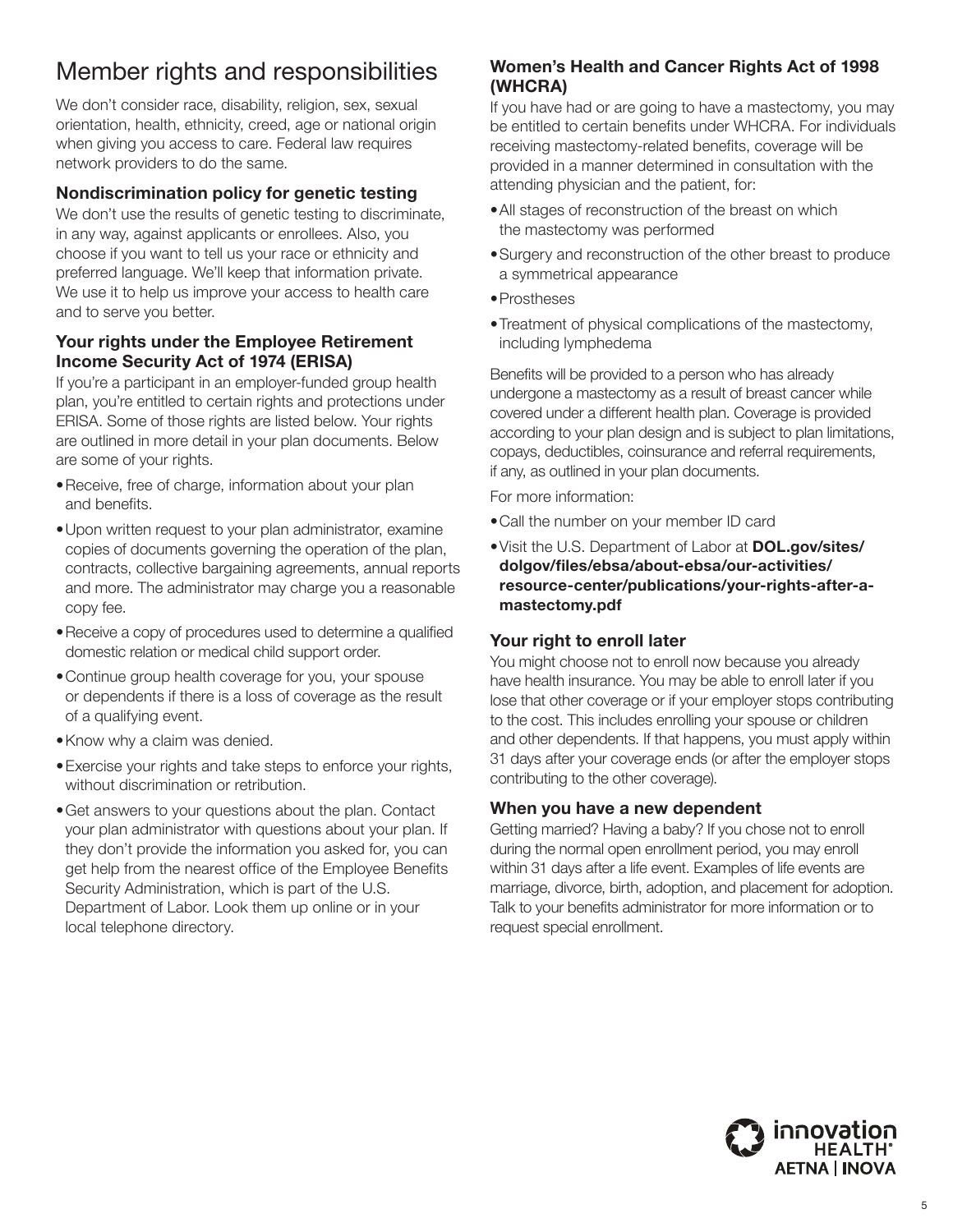# <span id="page-5-0"></span>Important information for certain states and plans

Here is additional disclosure content that varies by state.

# **Maryland**

**How we pay providers**

| <b>Terms</b>        | The example shows how Dr. Jones, an obstetrician gynecologist, would be<br>compensated under each method of payment.                                                                                                                                                                                                                                                                                                                                                                                                                                                                                                                                                                                                                                                                            | Percentage<br>of physicians<br>paid using<br>this described<br>method |
|---------------------|-------------------------------------------------------------------------------------------------------------------------------------------------------------------------------------------------------------------------------------------------------------------------------------------------------------------------------------------------------------------------------------------------------------------------------------------------------------------------------------------------------------------------------------------------------------------------------------------------------------------------------------------------------------------------------------------------------------------------------------------------------------------------------------------------|-----------------------------------------------------------------------|
| Salary              | A physician is an employee of Aetna and is paid compensation (monetary<br>wages) for providing specific health care services. Since Dr. Jones is an<br>employee of Aetna, she receives her usual biweekly salary regardless of how<br>many patients she sees or the number of services she provides. During the<br>months of providing prenatal care to Mrs. Smith, who is a member of Aetna,<br>Dr. Jones' salary is unchanged. Although Mrs. Smith's baby is delivered by<br>Cesarean section, a more complicated procedure than a vaginal delivery, the<br>method of delivery will not have any effect on Dr. Jones' salary.                                                                                                                                                                 | 0%                                                                    |
| Capitation          | A physician (or group of physicians) is paid a fixed amount of money per month<br>by Aetna for each patient who chooses the physician(s) to be his or her doctor.<br>Payment is fixed without regard to the volume of services an individual patient<br>requires.<br>Under this type of contractual arrangement, Dr. Jones participates in an Aetna<br>network. She is not employed by Aetna. Her contract with Aetna stipulates that<br>she be paid a certain amount each month for patients who select her as their<br>doctor. Since Mrs. Smith is a member of Aetna, Dr. Jones' monthly payment<br>does not change as a result of her providing ongoing care to Mrs. Smith. The<br>capitation amount paid to Dr. Jones is the same whether or not Mrs. Smith<br>requires obstetric services. | 5.59%                                                                 |
| Fee-for-<br>service | A physician charges a fee for each patient visit, medical procedure or medical<br>service provided. Dr. Jones' contract with the insurer or Aetna states that<br>Dr. Jones will be paid a fee for each patient visit and each service she provides.<br>The amount of payment Dr. Jones receives will depend on the number, types,<br>and complexity of services, and the time she spends providing services to<br>Mrs. Smith. Because Cesarean deliveries are more complicated than vaginal<br>deliveries, Dr. Jones is paid more to deliver Mrs. Smith's baby than she would<br>be paid for a vaginal delivery. Mrs. Smith may be responsible for paying some<br>portion of Dr. Jones' bill.                                                                                                   | 98%                                                                   |

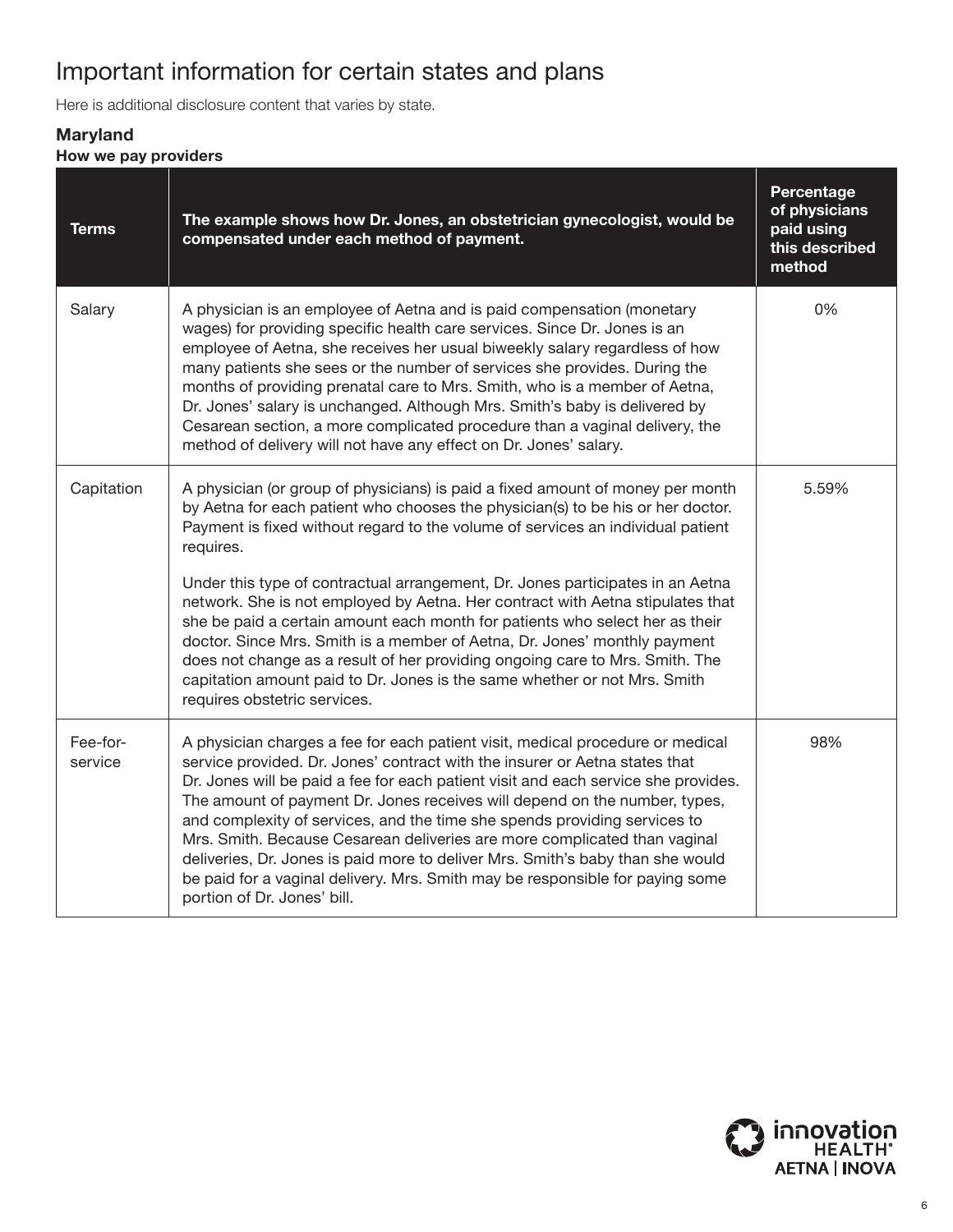| <b>Terms</b>                             | The example shows how Dr. Jones, an obstetrician gynecologist, would be<br>compensated under each method of payment.                                                                                                                                                                                                                                                                                                                                    | Percentage<br>of physicians<br>paid using<br>this described<br>method |
|------------------------------------------|---------------------------------------------------------------------------------------------------------------------------------------------------------------------------------------------------------------------------------------------------------------------------------------------------------------------------------------------------------------------------------------------------------------------------------------------------------|-----------------------------------------------------------------------|
| <b>Discounted</b><br>fee-for-<br>service | Payment is less than the rate usually received by the physician for each patient<br>visit, medical procedure, or service. This arrangement is the result of an<br>agreement between the payer, who gets lower costs, and the physician, who<br>usually gets an increased volume of patients.                                                                                                                                                            | 0%                                                                    |
|                                          | Like fee-for-service, this type of contractual arrangement involves Aetna paying<br>Dr. Jones for each patient visit and each delivery; but, under this arrangement,<br>the rate, agreed on in advance, is less than Dr. Jones' usual fee. Dr. Jones<br>expects that in exchange for agreeing to accept a reduced rate, she will serve<br>a certain number of patients. For each procedure she performs, Aetna will pay<br>Dr. Jones a discounted rate. |                                                                       |
| <b>Bonus</b>                             | A physician is paid an additional amount over what he or she is paid under<br>salary, capitation, fee-for-service or other type of payment arrangement.<br>Bonuses may be based on many factors, including member satisfaction, quality<br>of care, control of costs and use of services.                                                                                                                                                               | 1%                                                                    |
|                                          | Aetna rewards its physician staff or contracted physicians who have demonstrated<br>higher than average quality and productivity. Because Dr. Jones has delivered<br>so many babies and has been rated highly by her patients and fellow physicians,<br>Dr. Jones will receive a monetary award in addition to her usual payment.                                                                                                                       |                                                                       |
| Case rate                                | Aetna and the physician agree in advance that payment will cover a combination<br>of services provided by both the physician and hospital for an episode of care.                                                                                                                                                                                                                                                                                       | 0%                                                                    |
|                                          | This type of arrangement stipulates how much Aetna will pay for a patient's<br>obstetric services. All office visits for prenatal and postnatal care, as well as the<br>delivery, and hospital-related charges are covered by one fee. Dr. Jones, the<br>hospital, and other providers (such as an anesthesiologist) will divide payment<br>from Aetna for the care provided to Mrs. Smith.                                                             |                                                                       |

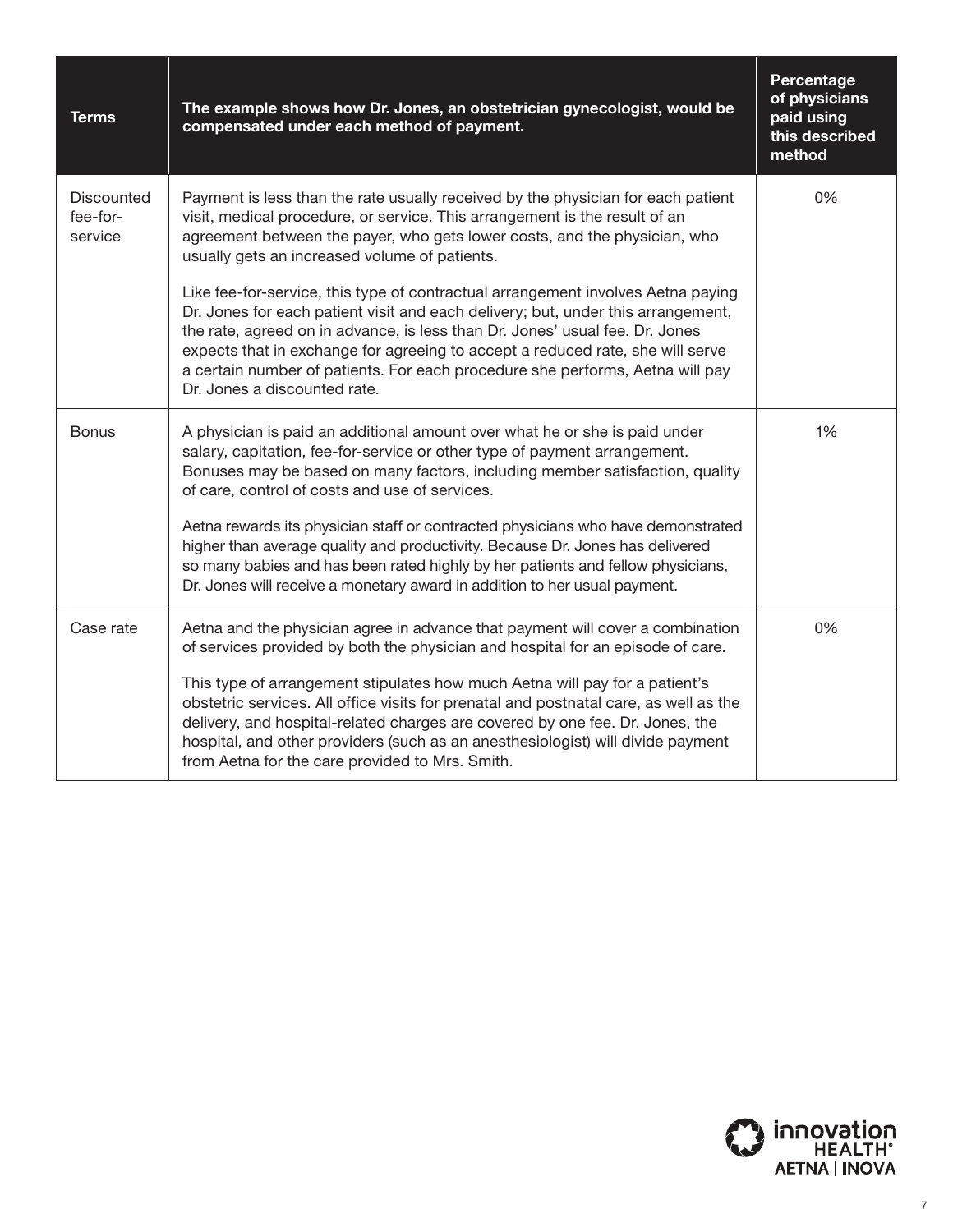### **Maryland premium dollar distribution disclosure**



The cost of providing health care services in the state of Maryland did not exceed the premium revenue per \$100.

#### **Complaints, appeals and external review**

Please tell us if you are not satisfied with a response you received from us or with how we do business. The complaint and appeal processes can be different depending on your plan and where you live. Some states have laws that include their own processes. But these state laws don't apply to many plans we administer. So it's best to check your plan documents or talk to someone in Member Services to see how it works for you.

Call us to file a verbal complaint or to ask for the appropriate address to which to mail a written complaint. The phone number is on your ID card. You can also email us through the member website. If you're not satisfied after talking to us, you can ask that your issue be sent to the appropriate complaint department.

#### **If you don't agree with a denied claim, you can file an appeal**

To file an appeal, follow the directions in the letter or Explanation of Benefits (EOB) statement that says your claim was denied. The letter also tells you what we need from you and how soon we will respond.

For plans in Maryland, you, or your provider acting on your behalf, may file a complaint with the commissioner without first filing an appeal. If the coverage decision involves an urgent medical condition for which care has not been rendered, you can write to:

Maryland Insurance Administration 200 St. Paul Place, Suite 2700 Baltimore, MD 21202

Telephone number: **1-410-468-2000** TTY: **1-800-735-2258** Toll-free: **1-800-492-6116** Fax: **1-410-468-2270**

The Health Advocacy Unit is available to assist you and/or your provider in both mediating and filing an appeal under the carrier's internal appeals process. You can contact them at:

Health Education and Advocacy Unit Consumer Protection Division Office of the Attorney General 200 Saint Paul Place, 16th Floor Baltimore, MD 21202

Telephone number: **1-410-528-1840** Toll-free: **1-877-261-8807** Fax: **1-410-576-6571**

Email: **[Heau@oag.state.md.us](mailto:Heau%40oag.state.md.us?subject=)**

\* Medical and hospital expenses includes the costs of physician services, other professional services, referrals, emergency room visits and hospitalization.

\*\* Administrative expenses include, but may not be limited to, occupancy, depreciation and amortization, marketing, salaries, interest expense, and accounting and corporate expenses.

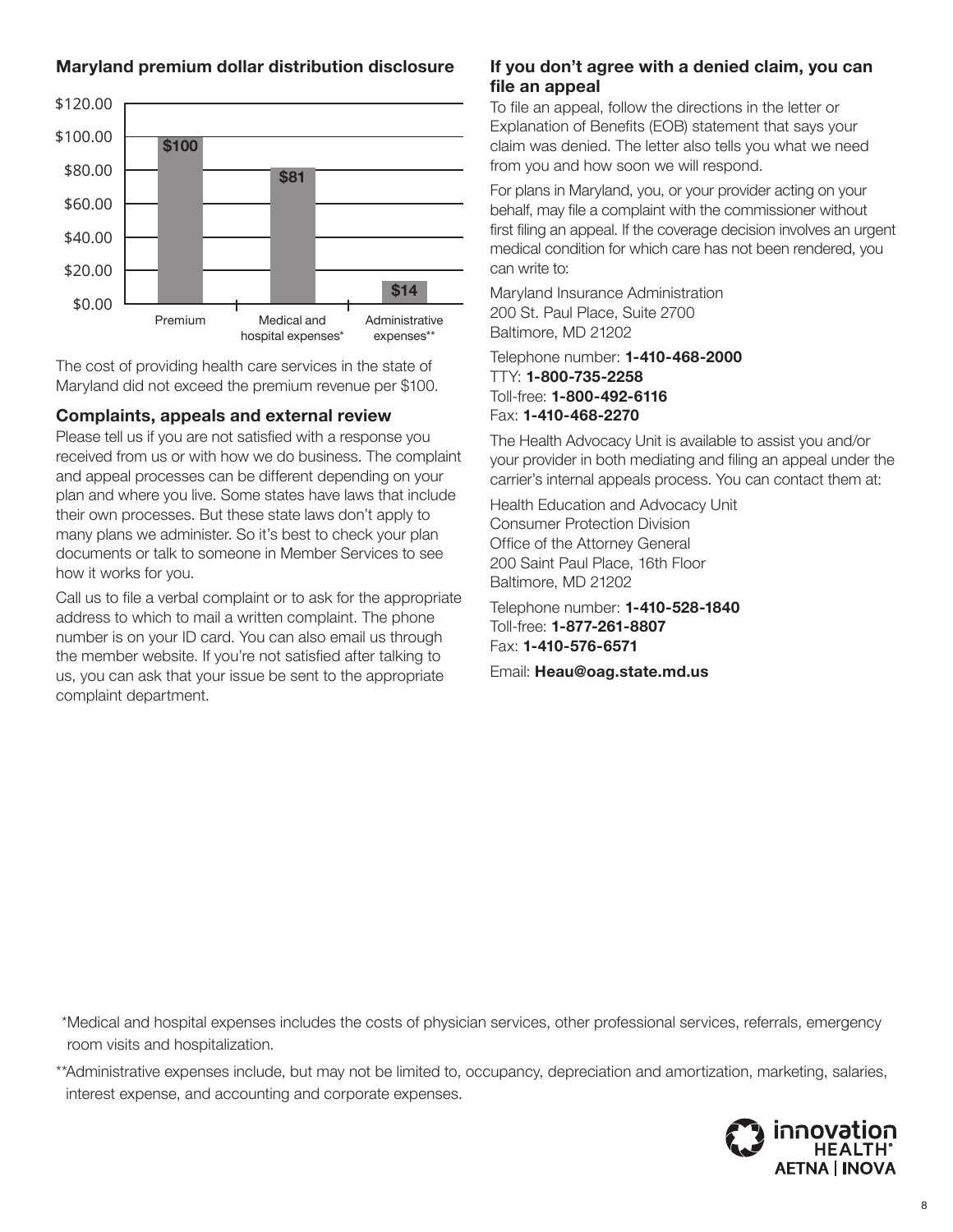### <span id="page-8-0"></span>**You may request a copy of the Behavioral Health Care Expense Form**

As required by Maryland regulation, we must complete and maintain a Behavioral Health Care Expense Form within 90 days after the end of each calendar year. This form is available upon request to an individual, enrollee or member. We may charge a fee of up to \$15 plus actual postage and handling.

The Behavioral Health Care Expense Form contains the following information:

- The name of each managed behavioral health care organization with which the carrier has a contract
- The calendar year for which the data are reported
- Total direct payments made by the carrier to each managed behavioral health care organization during the calendar year
- Direct behavioral health care expenses during the calendar year
- Amounts included in direct behavioral health care expenses for quality assurance or utilization management activities or treatment plan reviews
- Behavioral health care administrative expenses during the calendar year
- The name, title, telephone number and signature of the individual completing the form and the date the form was completed

To request a copy of the Behavioral Health Care Expense Form, please call the number on your ID card.

#### **Mental illness, emotional disorders, and drug and/or alcohol use disorder benefits**

Contact the Maryland Insurance Administration at the following address for more information about these benefits:

Maryland Insurance Administration Attn: Consumer Complaint Investigation Life and Health/Appeals and Grievance 200 Saint Paul Place, Suite 2700 Baltimore, MD 21202

## **Virginia**

#### **Virginia service area**

The Virginia service area includes the following cities and counties:

| <b>Cities</b>  | <b>Counties</b> |
|----------------|-----------------|
| Alexandria     | Arlington       |
| Fairfax        | Clarke          |
| Falls Church   | Fairfax         |
| Fredericksburg | Fauquier        |
| Manassas       | Frederick       |
| Manassas Park  | Loudoun         |
| Winchester     | Page            |
|                | Prince William  |
|                | Shenandoah      |
|                | Spotsylvania    |

# **Get a review from someone outside Innovation Health**

**Stafford** Warren

If the denial of your claim is due to a medical judgment, you may be able to get an outside review if you're not satisfied with your appeal decision.

- For cases related to the treatment of cancer, it's not necessary to complete all internal appeals before getting an outside review.
- •For most other cases, you will need to finish all your internal appeals before getting an outside review.

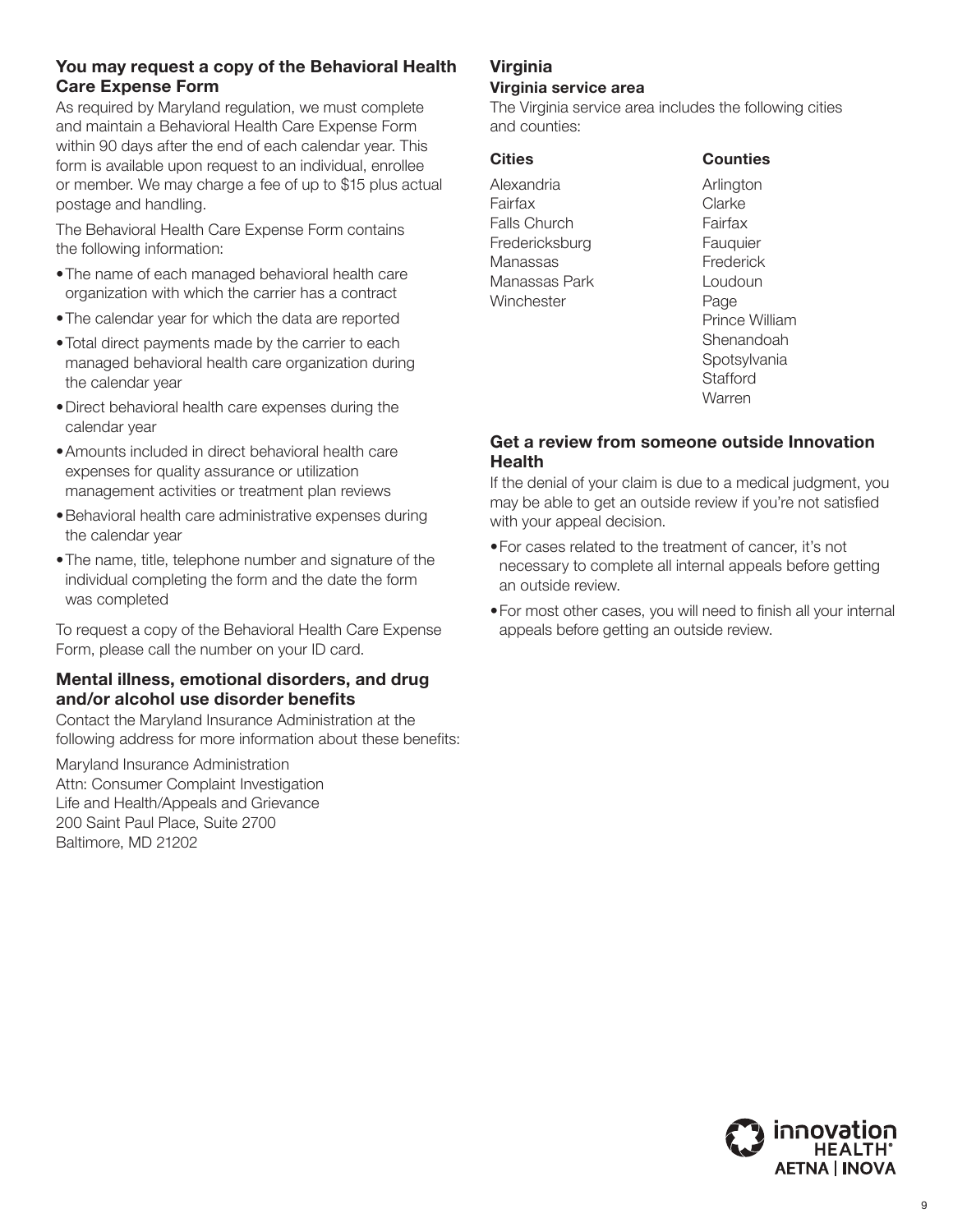Innovation Health complies with applicable Federal civil rights laws and does not unlawfully discriminate, exclude or treat people differently based on their race, color, national origin, sex, age, or disability.

We provide free aids/services to people with disabilities and to people who need language assistance.

If you need a qualified interpreter, written information in other formats, translation or other services, call [the number on your ID card] (or) [insert phone number].

If you believe we have failed to provide these services or otherwise discriminated based on a protected class noted above, you can also file a grievance with the Civil Rights Coordinator by contacting:

Civil Rights Coordinator,

P.O. Box 14462, Lexington, KY 40512, **1-800-648-7817, TTY: 711**, Fax: **859-425-3379**, **[CRCoordinator@aetna.com](mailto:CRCoordinator%40aetna.com?subject=)**.

You can also file a civil rights complaint with the U.S. Department of Health and Human Services, Office for Civil Rights Complaint Portal, available at **<https://ocrportal.hhs.gov/ocr/portal/lobby.jsf>**, or at: U.S. Department of Health and Human Services, 200 Independence Avenue SW., Room 509F, HHH Building, Washington, DC 20201, or at **1-800-368-1019, 800-537-7697 (TDD)**.